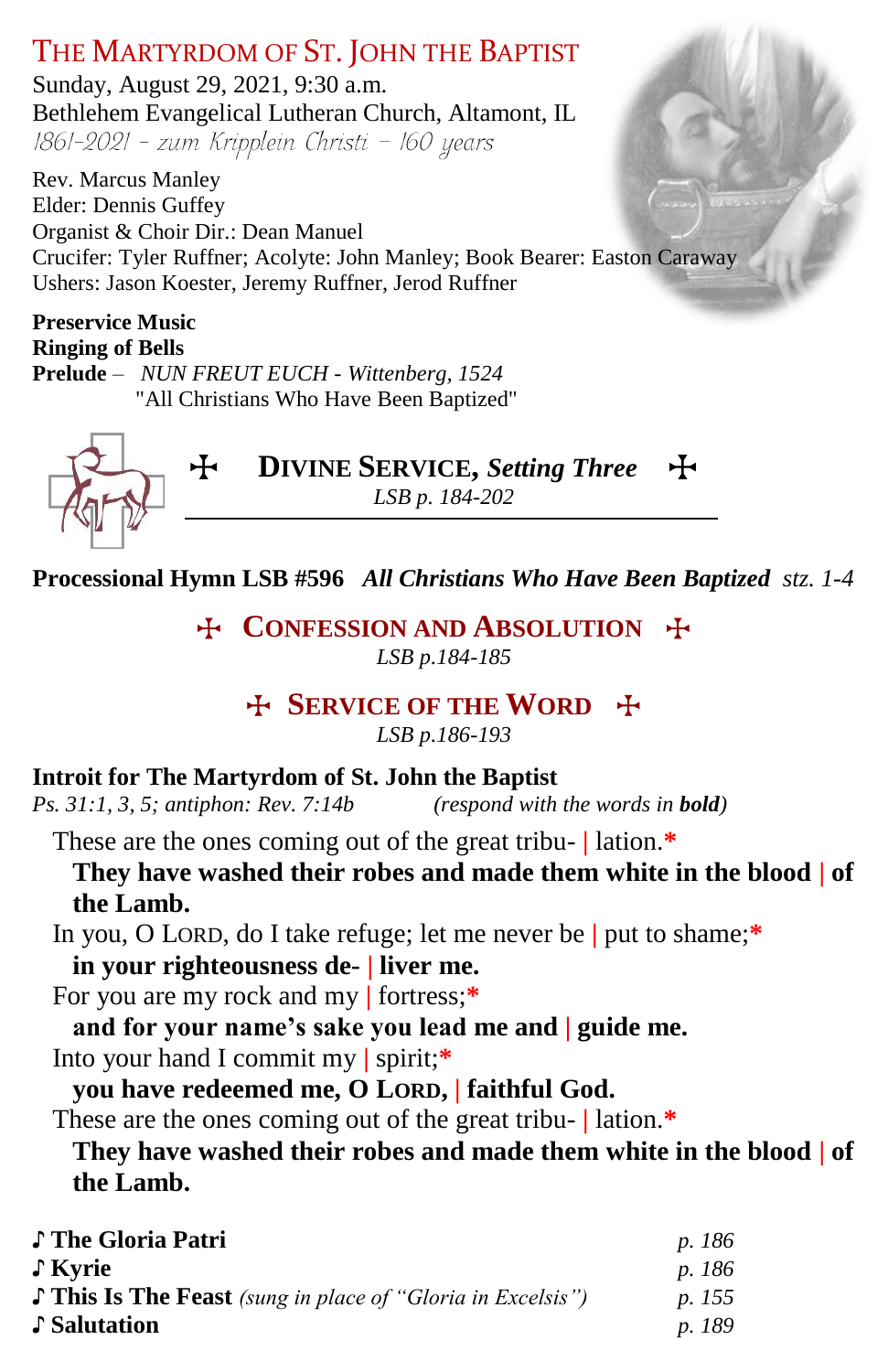# **Collect for The Martyrdom of St. John the Baptist**

P: Let us pray. Almighty God, You gave Your servant John the Baptist to be the forerunner of Your Son, Jesus Christ, in both his preaching of repentance and his innocent death. Grant that we, who have died and risen with Christ in Holy Baptism, may daily repent of our sins, patiently suffer for the sake of the truth, and fearlessly bear witness to His victory over death; through the same Jesus Christ, our Lord, who lives and reigns with You and the Holy Spirit, one God, now and forever.

# **C:** ♪ **Amen**

## *Please be seated*

## **First Reading: Revelations 6:9-11**

<sup>9</sup>When he opened the fifth seal, I saw under the altar the souls of those who had been slain for the word of God and for the witness they had borne. <sup>10</sup>They cried out with a loud voice, "O Sovereign Lord, holy and true, how long before you will judge and avenge our blood on those who dwell on the earth?" <sup>11</sup>Then they were each given a white robe and told to rest a little longer, until the number of their fellow servants and their brothers should be complete, who were to be killed as they themselves had been.

P: This is the Word of the Lord.

C: **Thanks be to God.**

## **Epistle Reading: Romans 6:1-5**

<sup>1</sup>What shall we say then? Are we to continue in sin that grace may abound?  ${}^{2}$ By no means! How can we who died to sin still live in it? <sup>3</sup>Do you not know that all of us who have been baptized into Christ Jesus were baptized into his death? <sup>4</sup>We were buried therefore with him by baptism into death, in order that, just as Christ was raised from the dead by the glory of the Father, we too might walk in newness of life.

<sup>5</sup>For if we have been united with him in a death like his, we shall certainly be united with him in a resurrection like his.

P: This is the Word of the Lord.

C: **Thanks be to God.**

*Please stand*

 **C: ♪** *Alleluia. Alleluia. Alleluia.*

# **Holy Gospel: Mark 6:14-29**

P: The Holy Gospel according to St. Mark, the sixth chapter.

C: *♪ Glory be to Thee, O Lord.*

<sup>14</sup>King Herod heard of it, for Jesus' name had become known. Some said, "John the Baptist has been raised from the dead. That is why these miraculous powers are at work in him." <sup>15</sup>But others said, "He is Elijah." And others said, "He is a prophet, like one of the prophets of old." <sup>16</sup>But when Herod heard of it, he said, "John, whom I beheaded, has been raised."  $17$  For it was Herod who had sent and seized John and bound him in prison for the sake of Herodias, his brother Philip's wife, because he had married her. <sup>18</sup>For John had been saying to Herod, "It is not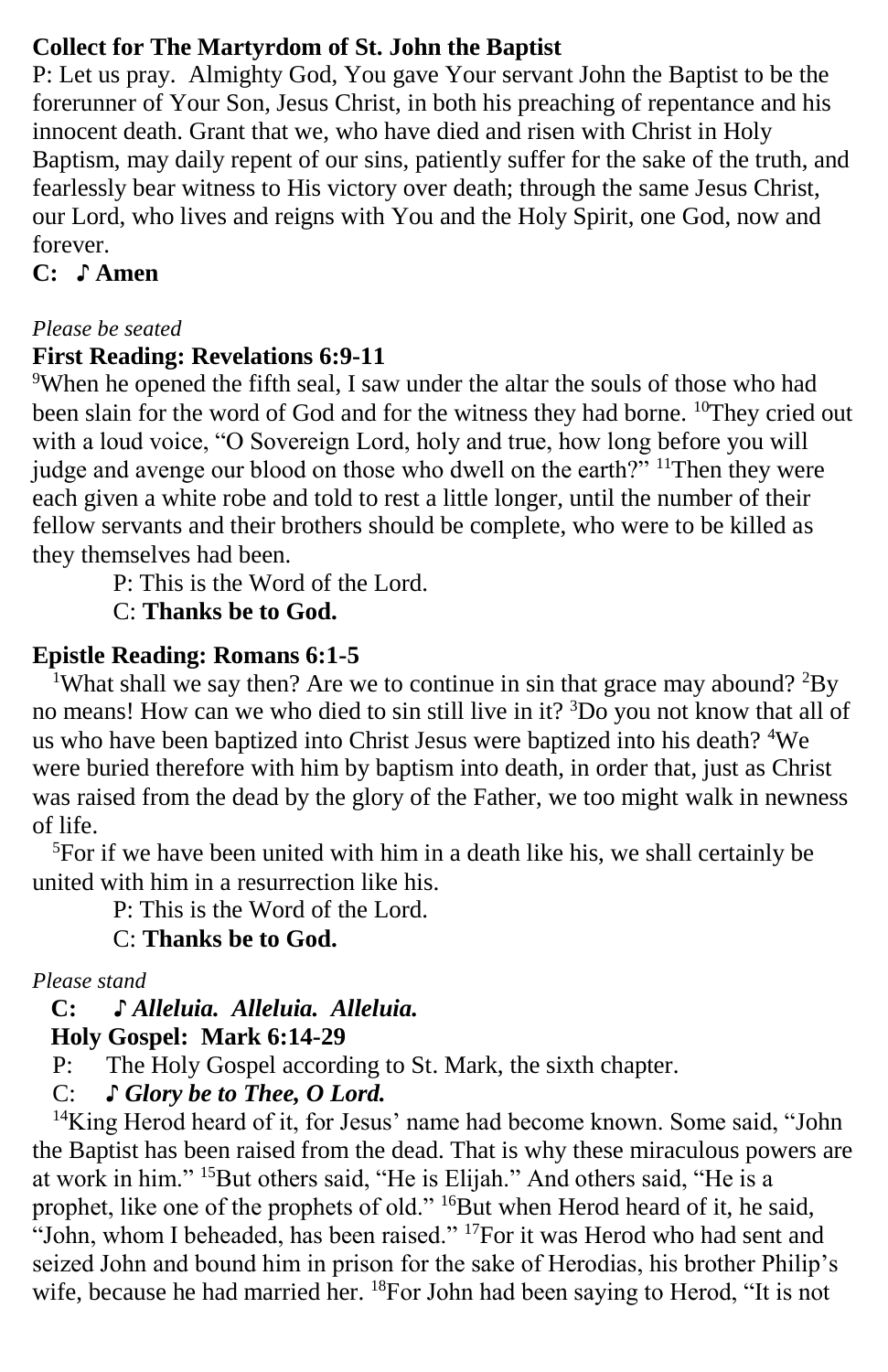lawful for you to have your brother's wife." <sup>19</sup>And Herodias had a grudge against him and wanted to put him to death. But she could not, <sup>20</sup>for Herod feared John, knowing that he was a righteous and holy man, and he kept him safe. When he heard him, he was greatly perplexed, and yet he heard him gladly.

 $^{21}$ But an opportunity came when Herod on his birthday gave a banquet for his nobles and military commanders and the leading men of Galilee. <sup>22</sup>For when Herodias's daughter came in and danced, she pleased Herod and his guests. And the king said to the girl, "Ask me for whatever you wish, and I will give it to you."  $^{23}$ And he vowed to her, "Whatever you ask me, I will give you, up to half of my kingdom." <sup>24</sup>And she went out and said to her mother, "For what should I ask?" And she said, "The head of John the Baptist." <sup>25</sup>And she came in immediately with haste to the king and asked, saying, "I want you to give me at once the head of John the Baptist on a platter."<sup>26</sup>And the king was exceedingly sorry, but because of his oaths and his guests he did not want to break his word to her. <sup>27</sup>And immediately the king sent an executioner with orders to bring John's head. He went and beheaded him in the prison <sup>28</sup>and brought his head on a platter and gave it to the girl, and the girl gave it to her mother. <sup>29</sup>When his disciples heard of it, they came and took his body and laid it in a tomb.

P: This is the Gospel of the Lord.

#### C: ♪ **Praise be to Thee, O Christ.**

**Nicene Creed** *p. 191*

*Please be seated* **Hymn** of the Day LSB #518 *By All Your Saints in Warfare stz. 1, 24,*  $\triangle$  *3 August Hymn of the Month*

| Sermon | Text: Mark 6:14-29                                                             |
|--------|--------------------------------------------------------------------------------|
|        | Title: "Wasn't that a dainty dish to set before the king?"                     |
|        | Outline:                                                                       |
|        | JOHN POINTS US TO CHRIST BY HIS LIVING AND DYING                               |
|        | FOR THE WORD OF GOD.                                                           |
|        | $\mathbf{W}^{111}$ , $\mathbf{C}$ , $\mathbf{1}$ , $\mathbf{1}$ , $\mathbf{1}$ |

|          | Will you die for the law?                 |
|----------|-------------------------------------------|
| $\rm II$ | Will you be raised because of the Gospel? |

*Please stand*

#### ♪ **Offertory**

*Please be seated*

**Offering** *(Ushers will pass the collection plates through the pews at this time to gather offerings; collection plates will also be located at the entrance of the sanctuary, so you may also place your gifts as you exit the building.)*

*Please stand as the offering plates are brought forward during the offering hymn* **Offering Hymn #781** *We Give Thee But Thine Own v. 1 & 2*